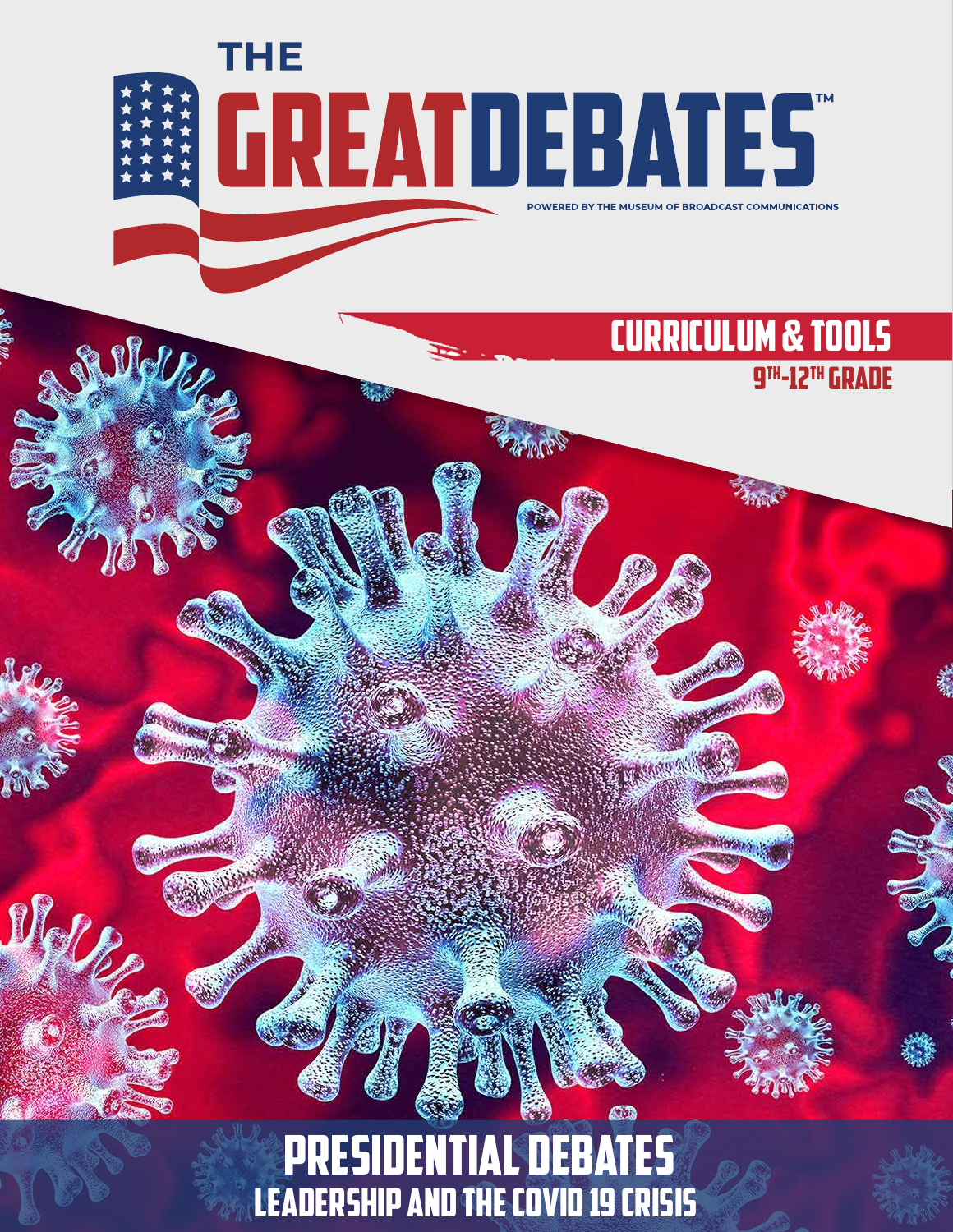



## Presidential debates: Leadership and the COVID 19 Crisis

This high-school lesson plan will help students improve media literacy by guiding them to examine the effects of the global health crisis on political candidates. Students will learn that while social media has been significant to presidential campaigns for more than a decade, the current combination of a pandemic, a quarantine and the media coverage of COVID-19 has had a deep impact on the presidential debates as well as the 2020 general elections.

In this lesson, students will look beyond the generality of media influences on the public to focus on the recent issue shaping media coverage and public opinion on the two presumptive presidential nominees — the advent of COVID-19.

People are expected to evaluate presidential candidates on their leadership abilities so as to anticipate how a leader will act during a crisis. But in this election, the nation is in a crisis and so the lesson guides students through an examination of what constitutes leadership and looks at the coverage of the two presidential candidates before and after COVID-19 came to the United States. Throughout the lesson, students will use tools to evaluate a candidate's leadership as they see it pictured in media coverage as well as the candidate's debate performance.

For the assessments, students will synthesize their thoughts, and draw their own conclusions as to which candidate they favor based on leadership. Students will also contrast their support of their chosen candidate with the reasons they do not support the other candidate. Students will be able to review coverage through the online materials provided. Students will have the option to present their findings in writing, oral reports, or multimedia presentations, depending on interest and access to digital equipment and projections.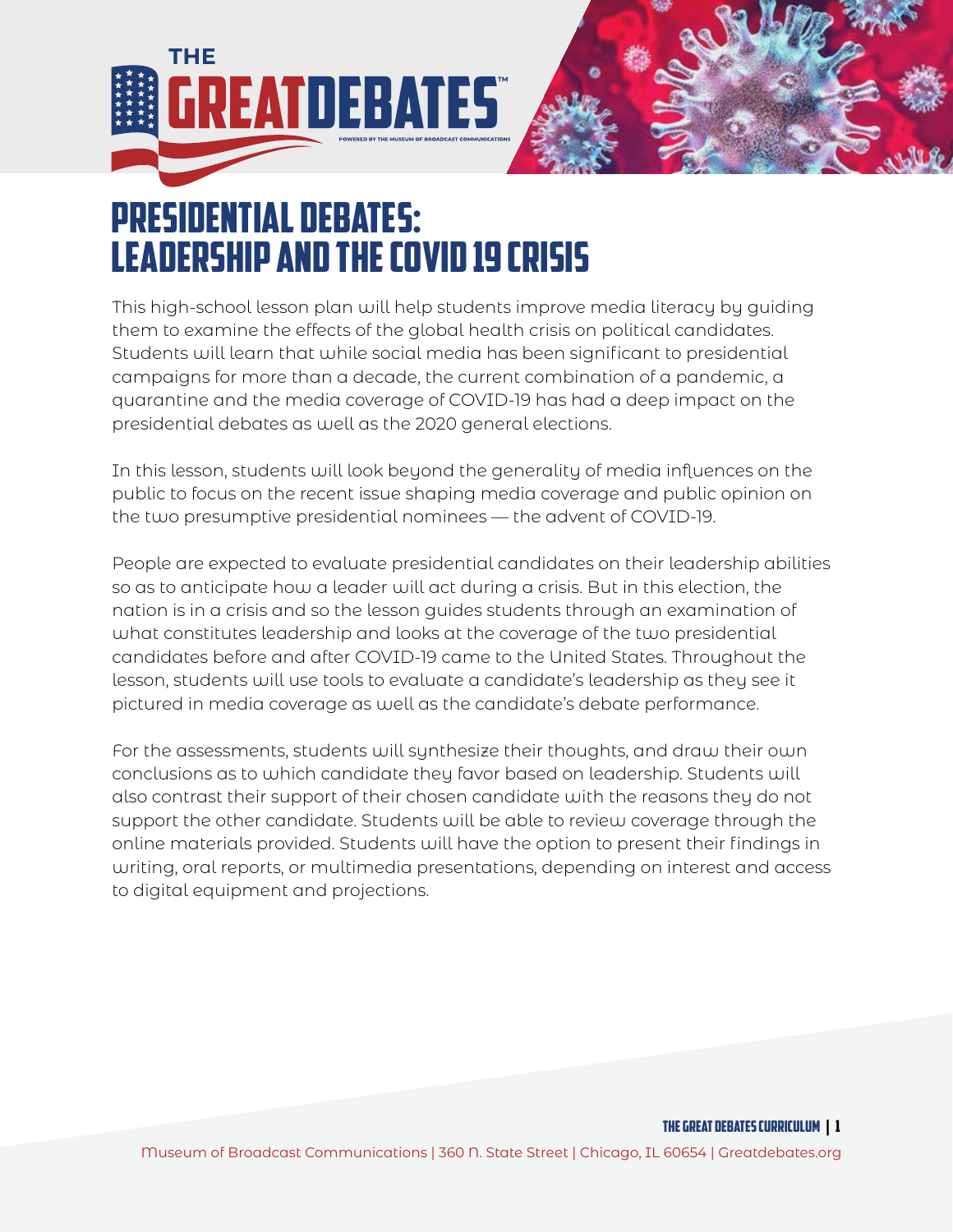# **SUMMARY**

This module examines media influences on public opinion by showing how social media and the news can alter students' own perceptions of a particular presidential candidate. As in previous elections, social media can drive public opinion about one or the other candidate. But by looking a global crisis and what the candidates do publicly via social media, it allows students to examine leadership styles. Students will look at progression of coverage from before and after COVID-19 hit the United States, and how it impacted public opinion of both the Republican incumbent President Donald Trump and the Democratic challenger Joe Biden.

### MATERIALS NEEDED

- Access To Website
- Teacher computer/projector

### **Teacher Student**

- Pens/Pencils
- Worksheets
- Access To Website, Student Computers or Ipads
- Assignment Handouts
- Word processing program or PowerPoint to complete assessment, A/V equipment and editing software

## Standards

### CCSS.ELA-LITERACY.RH.9-10.6

Compare the point of view of two or more authors for how they treat the same or similar topics, including which details they include and emphasize in their respective accounts.

### CCSS.ELA-LITERACY.RH.11-12.7

Integrate and evaluate multiple sources of information presented in diverse formats and media (e.g., visually, quantitatively, as well as in words) in order to address a question or solve a problem.

### CCSS.ELA-LITERACY.RI.9-10.6

Determine an author's point of view or purpose in a text and analyze how an author uses rhetoric to advance that point of view or purpose.

### CCSS.ELA-LITERACY.CCRA.SL.2

Integrate and evaluate information presented in diverse media and formats, including visually, quantitatively, and orally.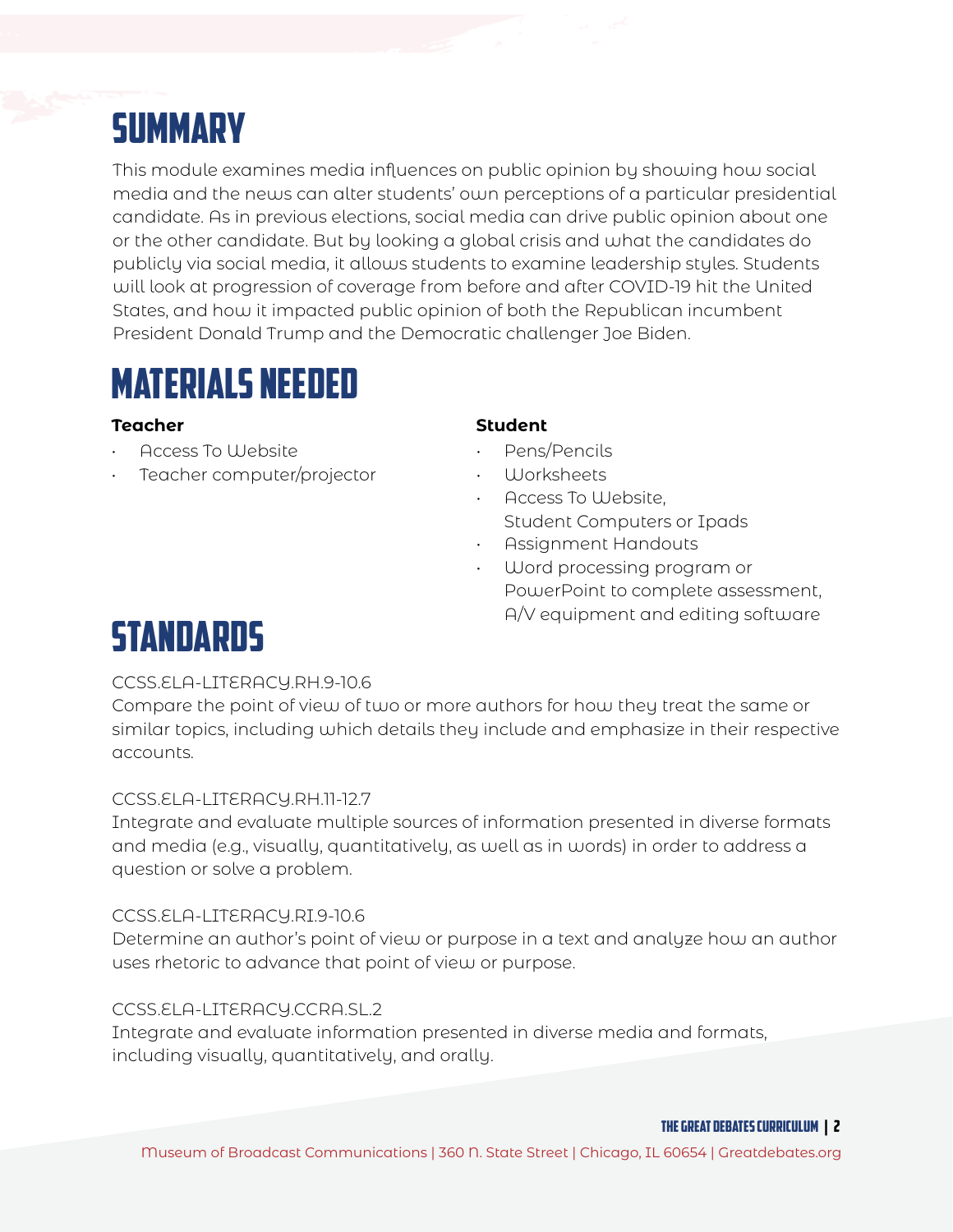# LEARNING OBJECTIVES

- Students will be able to explain the cause and effect of how this global health crisis has driven political discourse.
- Students will be able to examine and contrast the leadership qualities they see in one candidate with the qualities or lack thereof they see in another candidate.
- Students will be able to compare how social media and news media told the story of the spread of COVID-19 and discern if those two types of stories reflect on the candidates' leadership abilities.
- Students will be able to synthesize the information they read, view, and discuss in order to form their own opinion on the presidential candidates.

| <b>Teacher</b>                                                                                                                                                                                  | <b>Student</b>                           | <b>Minutes</b> |
|-------------------------------------------------------------------------------------------------------------------------------------------------------------------------------------------------|------------------------------------------|----------------|
| <b>Day 1:</b> In class, the teacher<br>presents the class with<br>today's essential question:<br>"How does a global health<br>crisis affect your views of<br>world leaders?"                    | Students listening.                      | 3 Minutes      |
| Teacher passes out handout,<br>"Leadership Factor: What<br>makes someone a good<br>leader?" Read through the<br>explanation of the leadership<br>factor with students and take<br>any questions | Students listening, asking<br>questions. | 5 Minutes      |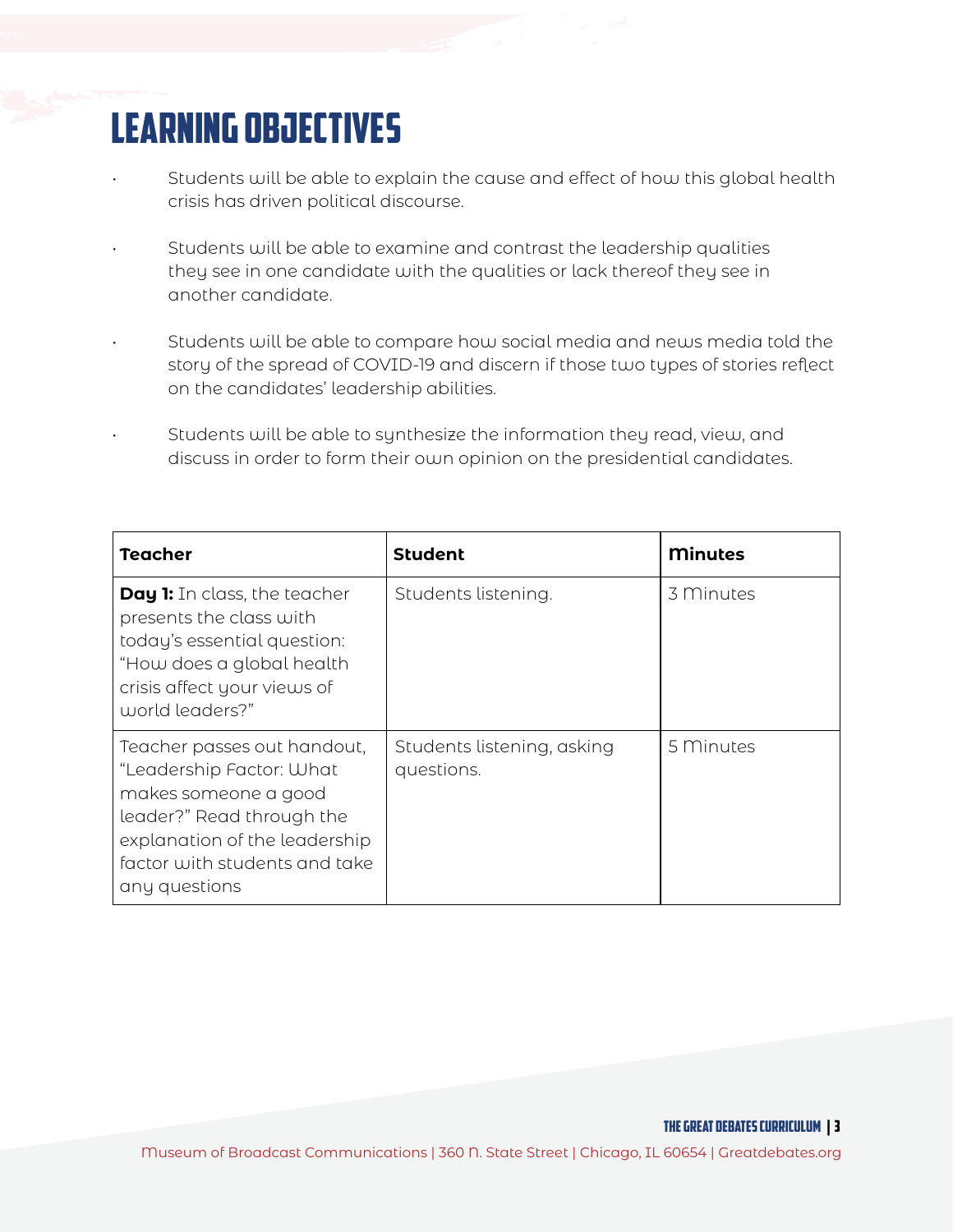| <b>Teacher</b>                                                                                                                                                                                                                                                  | <b>Student</b>                                   | <b>Minutes</b> |
|-----------------------------------------------------------------------------------------------------------------------------------------------------------------------------------------------------------------------------------------------------------------|--------------------------------------------------|----------------|
| Teacher passes out<br>worksheet, "Leadership<br>Factor: Taking a close look at<br>America's choices for leaders."<br>Review the worksheet with<br>students. Tell them to use<br>their handouts on leadership<br>factor to help them fill out the<br>worksheet.  | Students listening.                              | 5 Minutes      |
| Teacher goes through the<br>first article (See suggested<br>articles below) on Donald<br>Trump before the coronavirus<br>outbreak. Read through some<br>or all of the article, and Fill out<br>the questions under<br>"Before COVID-19 Outbreak"<br>as a class. | Students listening, reading,<br>and writing.     | 15 Minutes     |
| Teacher goes through the first<br>article on Joe Biden before the<br>Coronavirus outbreak. Fill out<br>questions about Biden under<br>"Before COVID-19 Outbreak"<br>as a class.                                                                                 | Students listening, reading,<br>and writing.     | 15 Minutes     |
| Teacher instructs students to<br>examine two articles, one on<br>Trump's response to COVID-19,<br>and one on Biden's response<br>to COVID-19, and fill out<br>the questions under "After<br>COVID-19 Outbreak"                                                  | Students working in groups,<br>reading, writing. | 10-15 Minutes  |

THE GREAT DEBATES curriculum | 4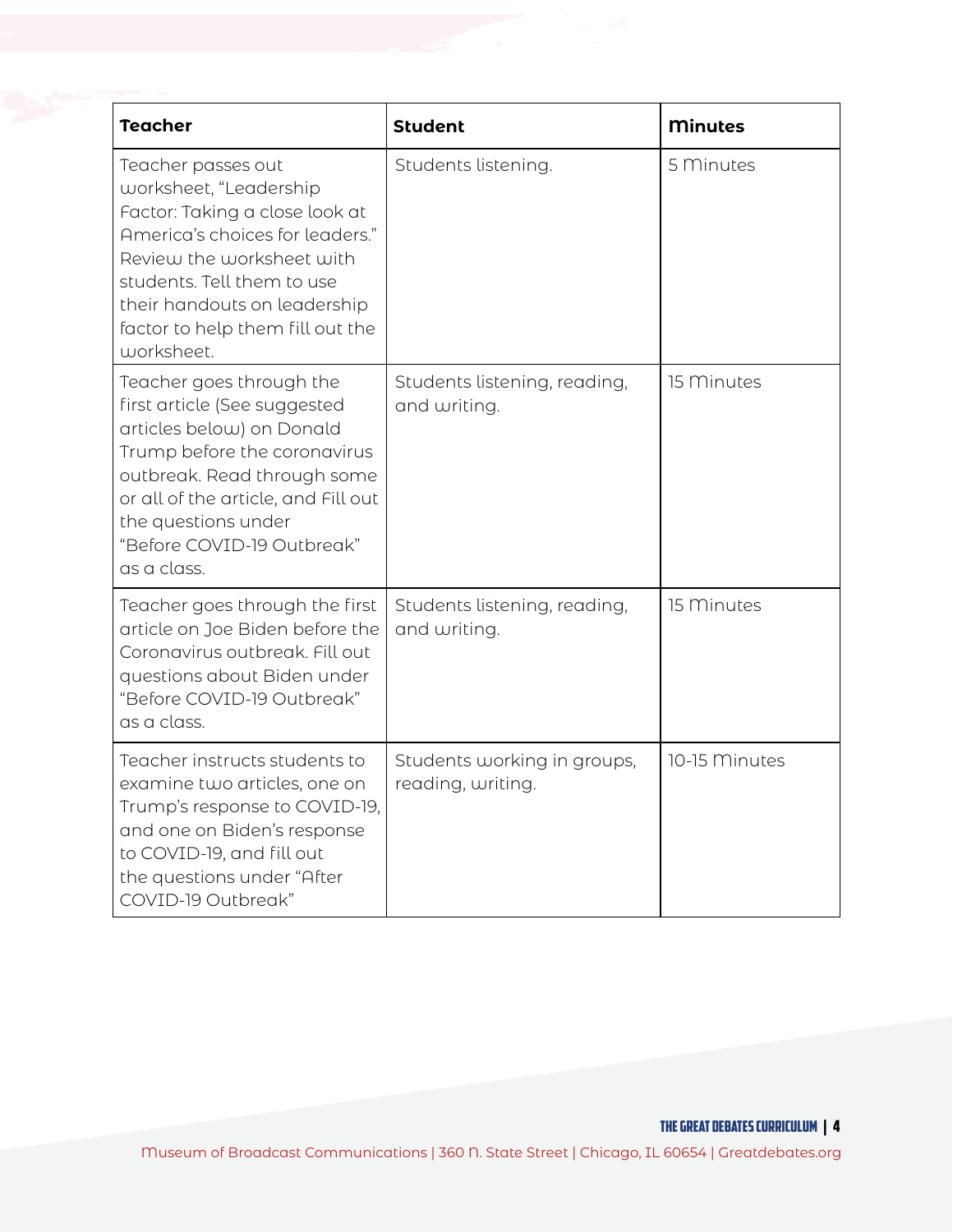| <b>Teacher</b>                                                                                                                                                                                                                                                                            | <b>Student</b>                                                                 | <b>Minutes</b>  |
|-------------------------------------------------------------------------------------------------------------------------------------------------------------------------------------------------------------------------------------------------------------------------------------------|--------------------------------------------------------------------------------|-----------------|
| Teacher instructs students to<br>finish the final components of<br>the worksheet as homework<br>to be completed before the<br>next class: The sections on<br>"Evaluating Social Media<br>Influence" and "Draw Your<br>Own Conclusions" should be<br>completed for the<br>following class. | Students write down<br>assignment, complete as<br>homework.                    | At Home         |
| Day 2:<br>Teacher introduces the<br>essential question again:<br>"How does a global health<br>crisis affect your views of<br>world leaders?"                                                                                                                                              | Students listening.                                                            | 2 Minutes       |
| Teacher checks students'<br>homework papers to<br>ensure they completed the<br>assignment.<br>At the same time, hand<br>out the worksheet titled,<br>"Leadership Factor in the<br>Presidential Debates".                                                                                  | Students show teacher their<br>homework, begin reading<br>over the worksheets. | 5 Minutes       |
| Teacher instructs students to<br>fill out their worksheets as<br>the teacher shows footage<br>from the presidential debate<br>between Joe Biden and<br>Donald Trump. Teacher<br>should show sections of<br>the debate that deal<br>with COVID-19.                                         | Students fill out worksheets,<br>view the debate footage.                      | 15 - 20 Minutes |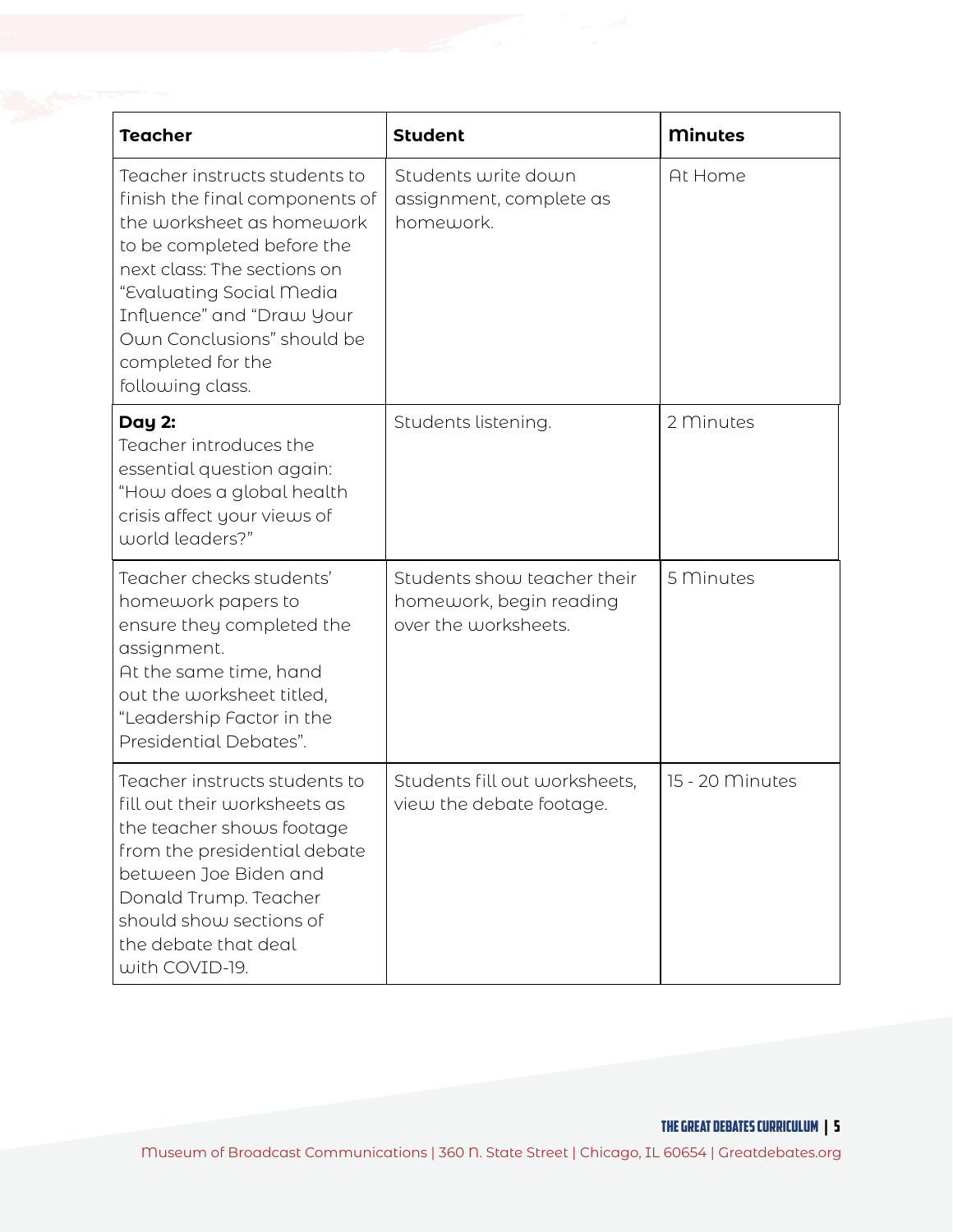| <b>Teacher</b>                                                                                                                                                                                                                                                | <b>Student</b>                                                               | <b>Minutes</b>         |
|---------------------------------------------------------------------------------------------------------------------------------------------------------------------------------------------------------------------------------------------------------------|------------------------------------------------------------------------------|------------------------|
| Teacher initiates discussion<br>of the debate footage. Asks<br>questions such as: Which<br>candidate did you think was<br>the best leader coming into<br>this class today? What did<br>that debate tell you about<br>Biden's or Trump's<br>leadership factor? | Students discuss.                                                            | 5 - 10 Minutes         |
| Teacher outlines the<br>independent assignment for<br>the class. Instructs students<br>to choose an assignment<br>and begin working. Students<br>may use the remainder of the<br>class time to work on their<br>assignments, which are due<br>the next day.   | Students listening, choosing<br>assignments, and doing<br>the work.          | Remainder<br>of class. |
| Day 3: Student presentations                                                                                                                                                                                                                                  | Students present orally, their<br>multimedia projects, or turn in<br>essays. | 20-40 Minutes          |
| <b>Exit Slip: Teacher tells</b><br>students to take out a sheet<br>of paper and answer the<br>essential question in at least<br>2 sentences, "How does a<br>global health crisis affect your<br>views of world leaders?"                                      | Students writing.                                                            | 10 Minutes             |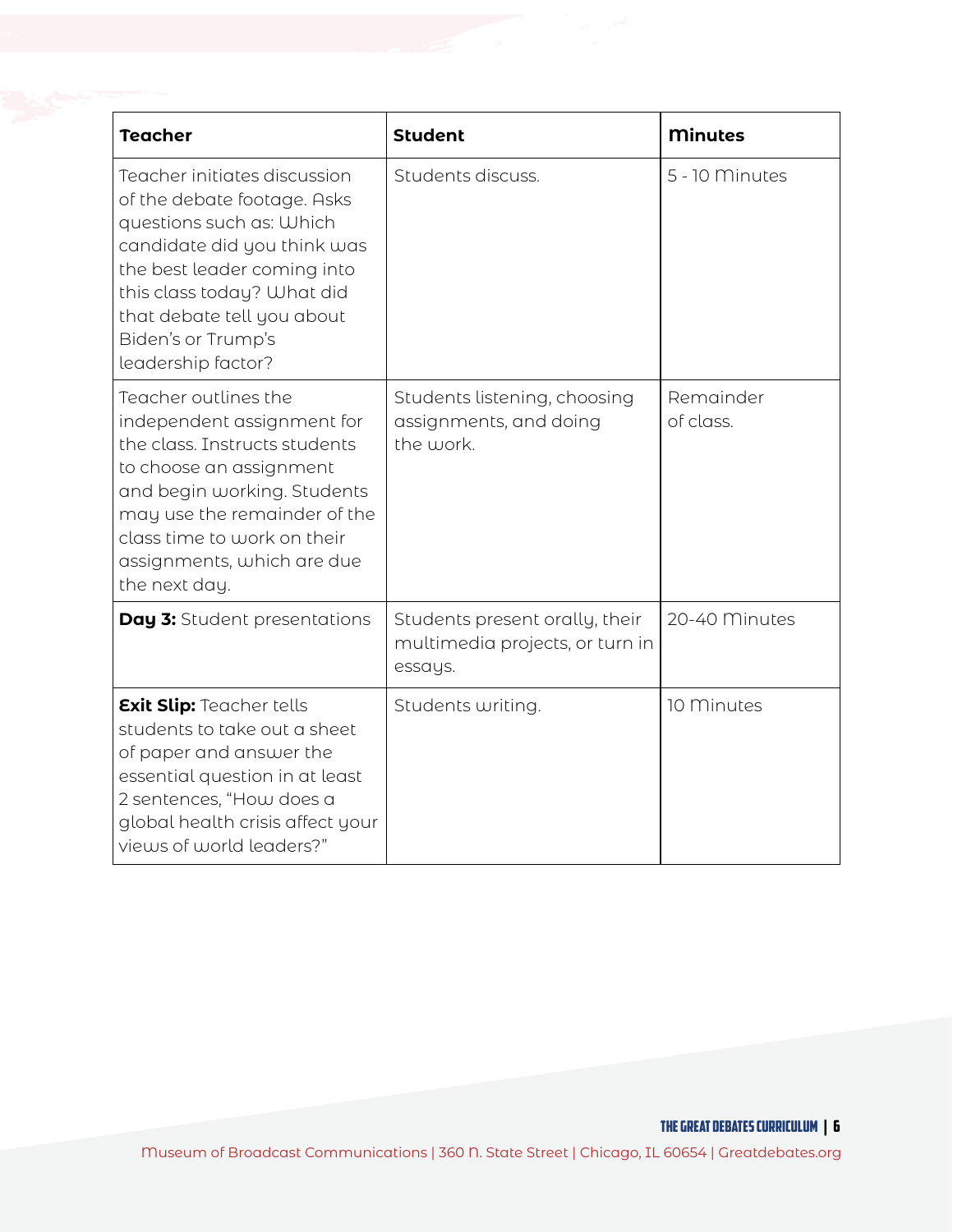# asse**SS**mentS

### **Students can choose one project from below…**

| Write a three-paragraph<br>paper                | Students choosing this project will write a short<br>essay on their candidate of choice stating why they<br>think that candidate is the best choice using their<br>information on the leadership factor gathered over<br>the course of the two days in class.                                                    |
|-------------------------------------------------|------------------------------------------------------------------------------------------------------------------------------------------------------------------------------------------------------------------------------------------------------------------------------------------------------------------|
| Prepare a 3-5 minute<br>oral report             | Students choosing this project will prepare a three<br>minute presentation (with or without a slide deck)<br>on their candidate of choice, stating why they<br>think that candidate is the best choice using their<br>information on the leadership factor gathered over<br>the course of the two days in class. |
| Prepare a 3-5 minute<br>multimedia presentation | Students choosing this project will prepare a three<br>minute multimedia presentation on their candidate<br>of choice stating why they think that candidate<br>is the best choice using their information on the<br>leadership factor gathered over the course of the two<br>days in class.                      |
| <b>Worksheet</b>                                | Students will complete the worksheet over the<br>news coverage of the two candidates during class,<br>and over the debate coverage during the following<br>class. Teacher will check these worksheets for<br>understanding as he or she sees fit.                                                                |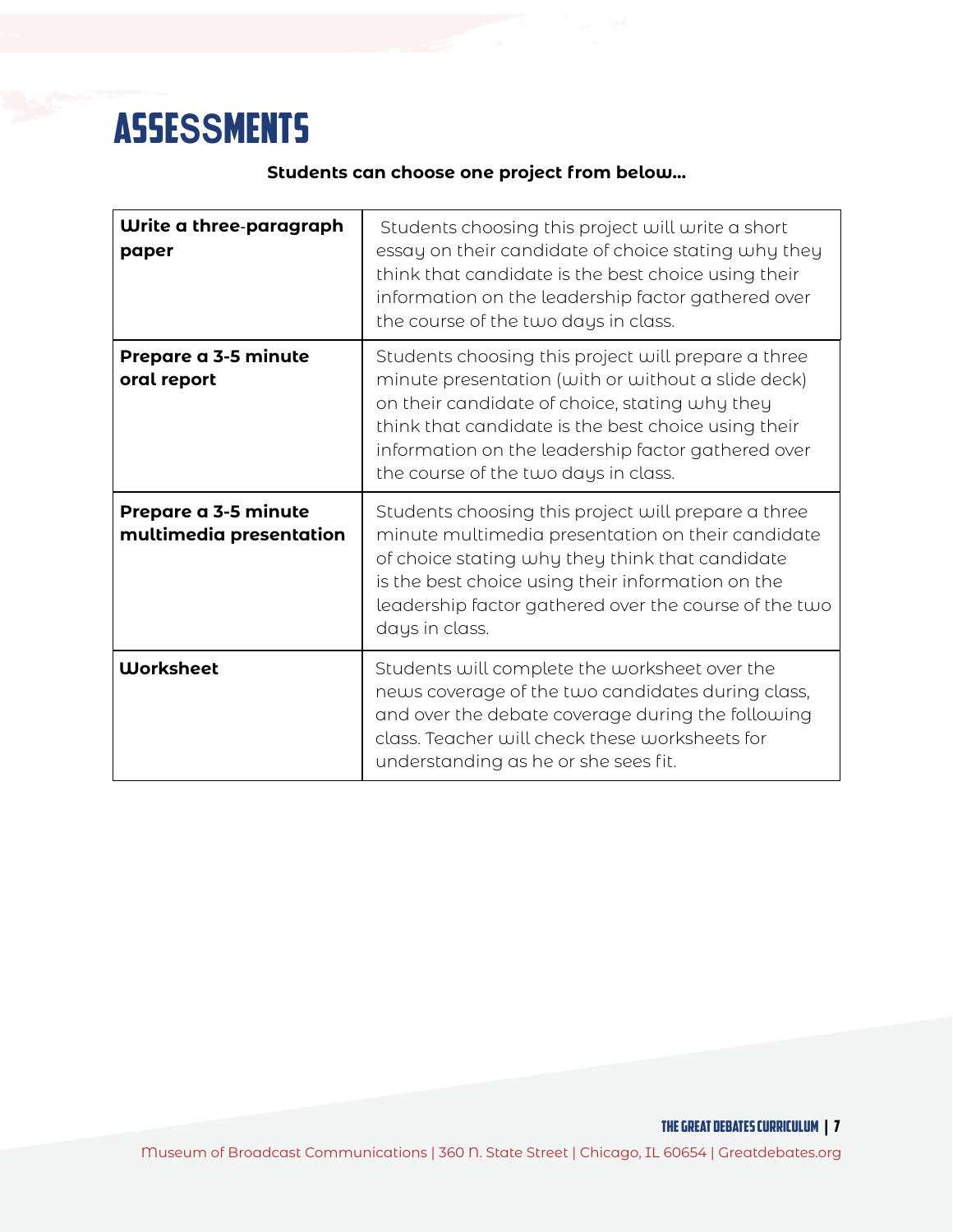# Adaptations or Accommodations needed

| <b>Learners</b>            | <b>Adaptations/Accommodations</b>                                                                                                                                                                                                                                                                                                                                                                                                                              |
|----------------------------|----------------------------------------------------------------------------------------------------------------------------------------------------------------------------------------------------------------------------------------------------------------------------------------------------------------------------------------------------------------------------------------------------------------------------------------------------------------|
| <b>Highly Proficient</b>   | Students who are highly proficient can use the<br>differentiated assignment to show off how well<br>they understand the topic of leadership. By<br>striving to have students use higher level thinking<br>and draw their own conclusions, highly proficient<br>students can use their speaking or writing<br>talents to analyze, in detail, the candidates'<br>performances.                                                                                   |
| ELL                        | Students who have lower levels of English<br>proficiency can choose which independent<br>assignment fits their proficiency levels. Students<br>who speak better than they write may want to<br>choose the oral or the A/V assignment, whereas<br>students who write better than they speak may<br>want to choose the written assignment.<br>Students will have the opportunity to work in<br>groups to get help with any difficult words from<br>the readings. |
| <b>Struggling Learners</b> | The differentiated nature of the independent<br>assignment can be adjusted to fit each individual<br>student's needs. Visual learners can complete the<br>A/V assignment, students with trouble writing can<br>present orally, and students with anxiety issues<br>can write the essay.<br>Students will have the opportunity to work in<br>groups to get help with any difficult words from<br>the readings.                                                  |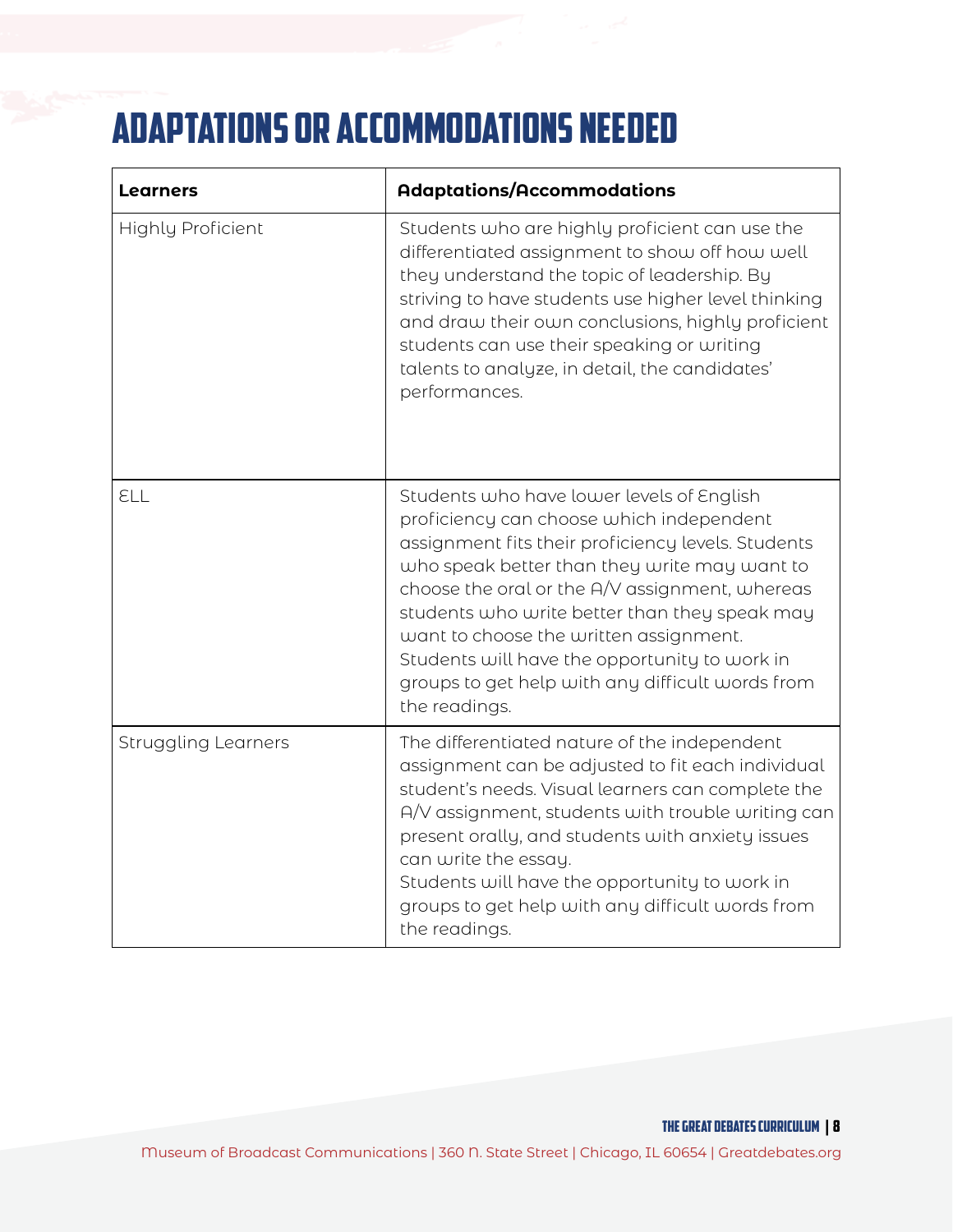## resources

**Please use [GreatDebates.org a](https://www.greatdebates.org)s a reference for coverage clips and the full debate.**

#### **Additional websites:**

**Pre-COVID Trump Article: https://www.wsj.com/articles/the-trumprevolution-1513269689**

#### **Pre-COVID Biden Article: https://www.nytimes.com/2019/09/02/us/politics/joebiden-2020.html**

#### **Post-COVID Trump Articles:**

**White House plans for opening up: https://www.whitehouse.gov/openingamerica/ White House coronavirus plans: https://www.whitehouse.gov/wpcontentuploads/2020/03/03.16.20\_coronavirus-guidance\_8.5x11\_315PM.pdf Analysis: https://khn.org/news/promises-kept-on-health-care-trumps-claims-of-monumental-steps-dont-add-up/ Internal debate: https://www.nbcnews.com/politics/politics-news/redfield-voices-alarm-over-influence-trump-s-newcoronavirus-task-n1241221**

#### **Post-COVID Biden Articles:**

**Candidate's plan: https://joebiden.com/covid19/# https://www.natlawreview.com/article/biden-s-plan-economic-recovery-post-covid-and-beyond**

### **Comparision:**

**https://www.kff.org/coronavirus-covid-19/issue-brief/comparing-trump-and-biden-on-covid-19/ https://www.marketplace.org/2020/09/18/comparing-bidens-and-trumps-economic-policies/** 

### **Information on Leadership Factor: https://blog.albertus.edu/2015/03/19/fourkey-factors-of-leadership/**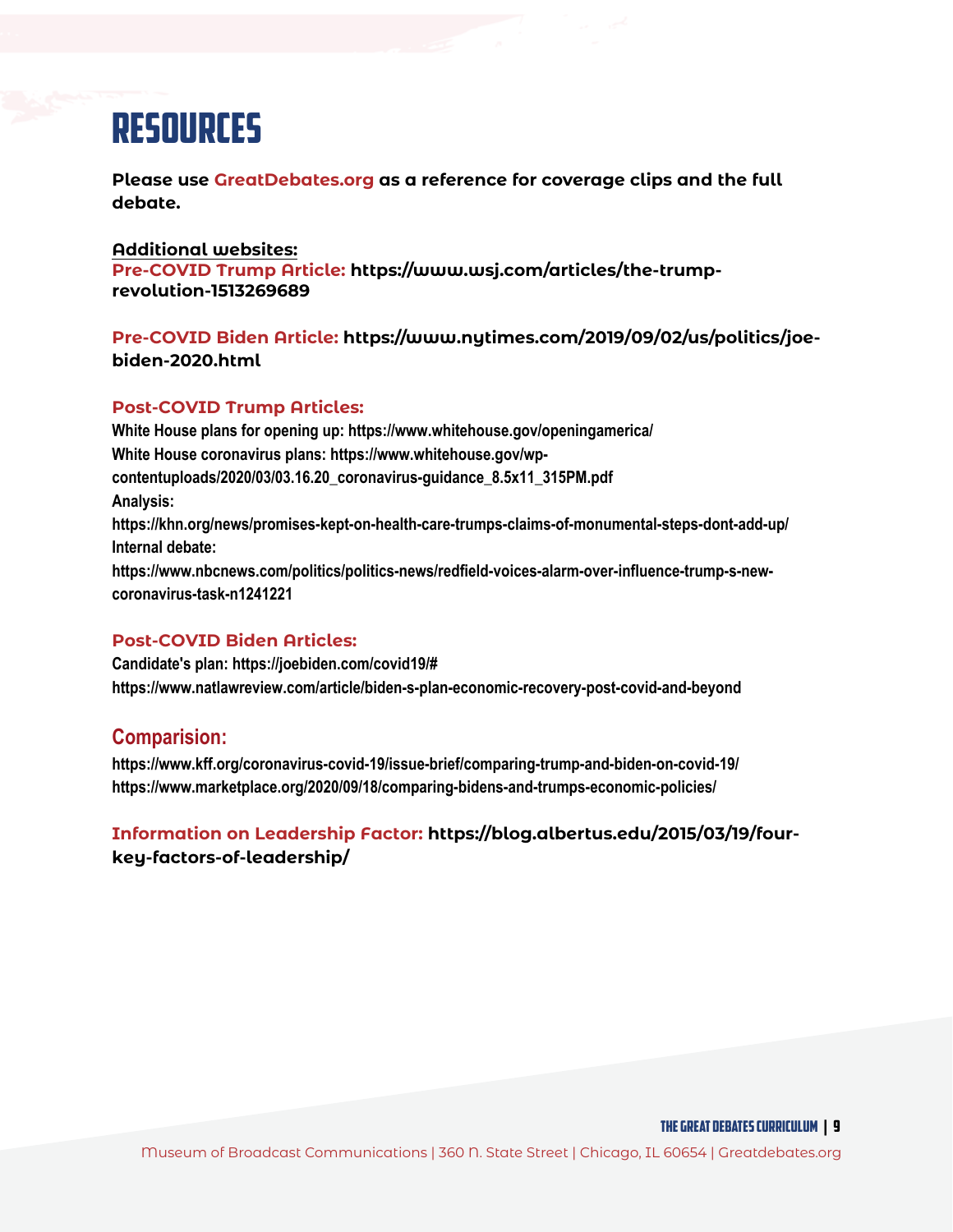### The Great Debates Leadership and presidential candidates homework

#### **PRESIDENTIAL LEADERSHIP**

#### **Option 1: Write a 3 paragraph essay describing the candidate you think is the stronger leader.**

**Paragraph 1:** Which candidate do you think is the stronger leader? Explain in detail using the four factors of leadership outlined in your handout.

**Paragraph 2:** Explain why the other candidate, the one you did not choose is not the stronger leader. Use the four factors of leadership outlined in your leadership factor handout to explain this candidate's shortcomings.

**Paragraph 3:** How did the media coverage or the debate performance help you form your decision? Cite at least three instances that influenced uour decision.

#### **Option 2: Present for three minutes to the class on which candidate is the stronger leader. You may use a PowerPoint or Google Slides to help you present, but it is not required.**

**Slide/minute 1:** Which candidate do you think is the stronger leader? Explain in detail using the four factors of leadership outlined in your handout

**Slide/minute 2:** Explain why the other candidate, the one you did not choose is not the stronger leader. Use the four factors of leadership outlined in your handout to explain this candidate's shortcomings.

**Slide/minute 3:** How did the media coverage or the debate performance help you form your decision? Cite at least three instances that influenced your decision.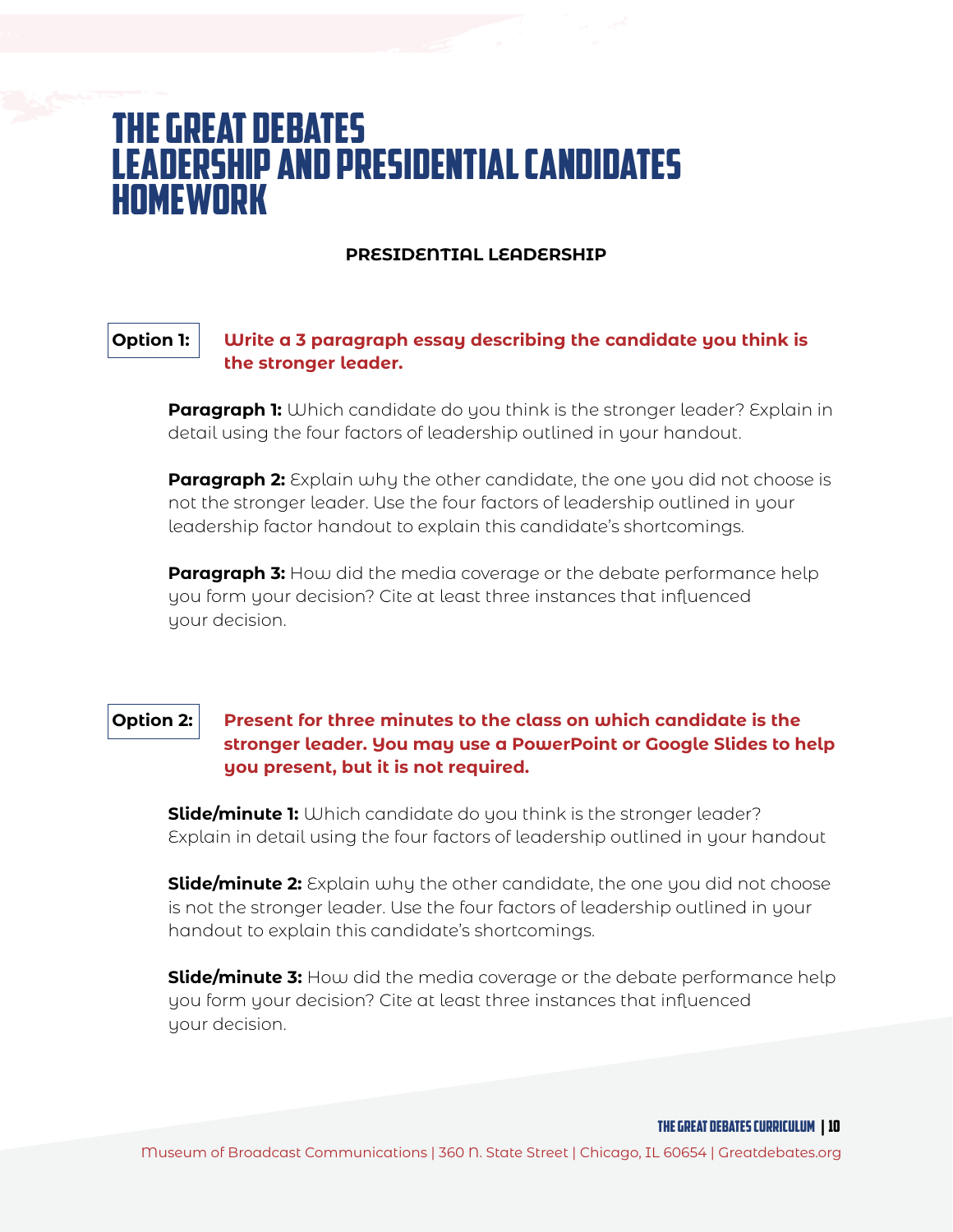### The Great Debates Leadership and presidential candidates homework page 2

**Option 3: Produce a three minute multimedia presentation (A video or an audio presentation) on which candidate has the strongest leadership qualities.** 

Include the following three topics in your multimedia project:

**Topic 1:** Which candidate do you think is the stronger leader? Explain in detail using the four factors of leadership outlined in your handout

**Topic 2:** Explain why the other candidate, the one you did not choose, is not the stronger leader. Use the four factors of leadership outlined in your handout to explain this candidate's shortcomings.

**Topic 3:** How did the media coverage or the debate performance help you form your decision? Cite at least three instances that influenced your decision.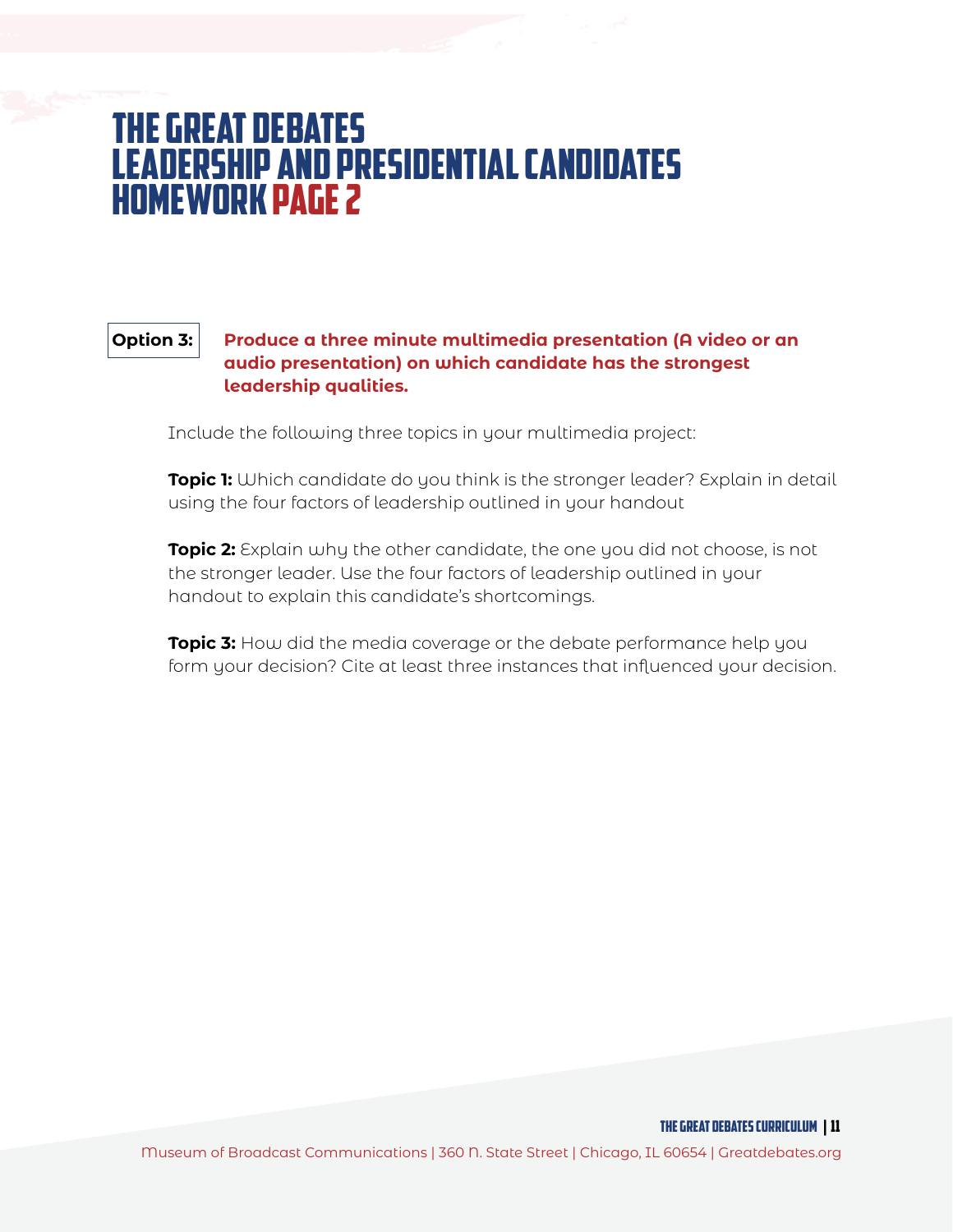### The Great Debates Leadership and presidential candidates **WORKSHEET**

### **WHAT MAKES SOMEONE A GOOD LEADER?**

Good leaders provide purpose, motivation, and direction. Good leaders set a plan in place, make sure everyone knows what is going on, provide instruction for their teams, and then set their team loose to accomplish their tasks.

#### **There are four key factors of leadership:**

- **The led** the audience for the leader
- **The leader** the person themselves
- **The situation** the circumstances and times when they come to power
- · **The communication** what is the tone, the emotion, the content? Does it fit the situation? Does it convey clear direction? Is it factual? Does it motivate people?

#### **The led:**

These are the people trying to work together as a team to accomplish a common goal. Not every part of the team will be doing the same task, but they will be following the same leader.

#### **The leader:**

This is the person who is gathering the led, and setting them out to accomplish their task. Good leaders know themselves, what they can and cannot feasibly do, and they should know the best way to lead the led to accomplish the task at hand.

#### **The situation:**

When evaluating a leader, you need to look at the circumstances in which that leader is influencing the led. What needs to be done? What resources are available to the leader and the team? What is the problem, and what is the goal?

#### **The communication:**

Communication is successful when everyone in the led understands what he or she needs to be doing. When evaluating a leader, examine how that leader communicates, and whether or not you, as part of the led, know what your task is to help reach that goal.

#### **When you are evaluating leaders and deciding which of the two has the strongest leadership factor, refer back to this sheet to help you decide.**